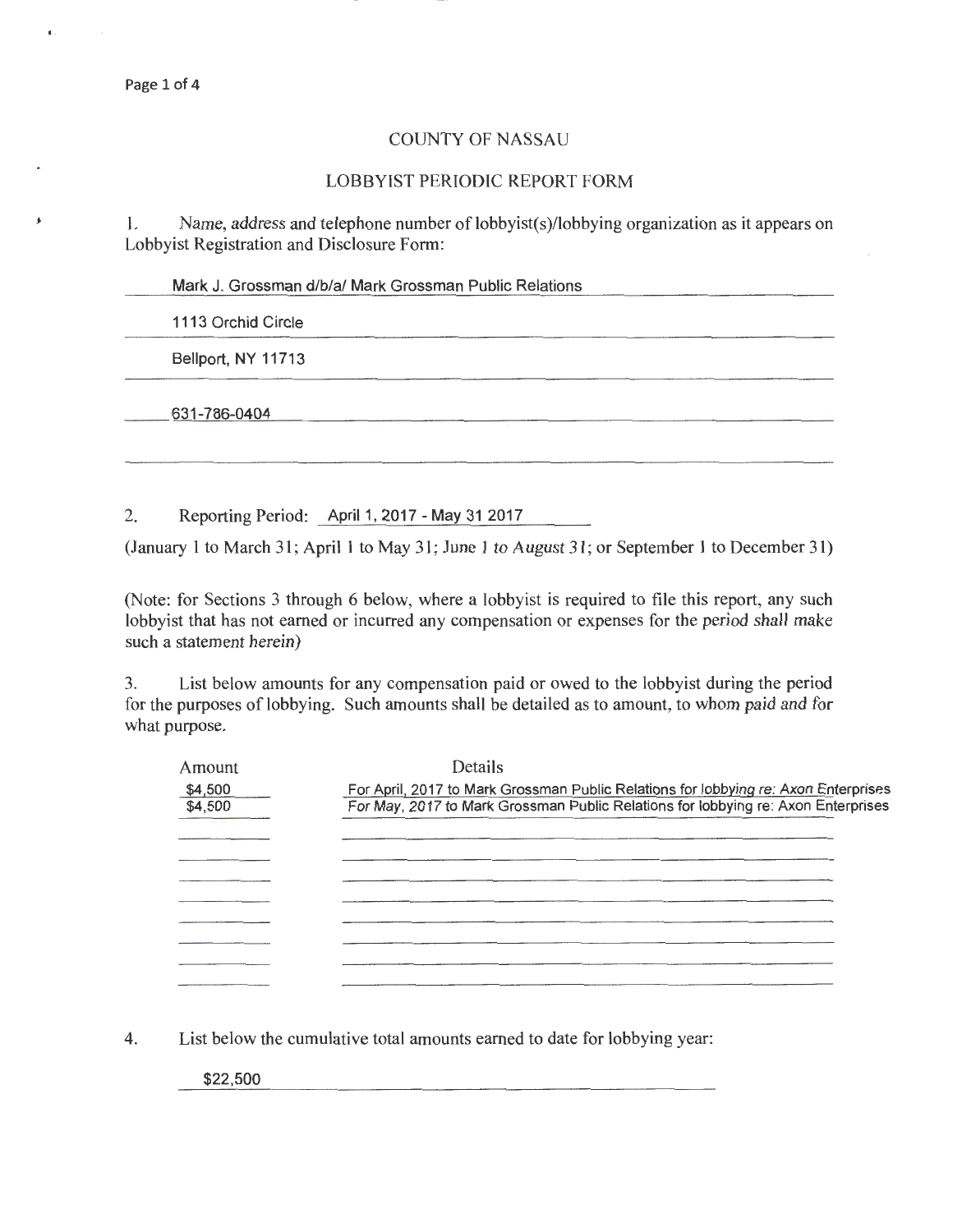Page 2 of 4

5. List below amounts for any expenses expended or incurred by the lobbyist during the period for the purposes of lobbying. Such amounts shall be detailed as to amount, to whom paid and for what purpose.

| Amount | Details                                         |
|--------|-------------------------------------------------|
| None   | None                                            |
|        |                                                 |
|        |                                                 |
|        |                                                 |
|        |                                                 |
|        |                                                 |
|        |                                                 |
|        | the contract of the contract of the contract of |
|        |                                                 |
|        |                                                 |

6. List below the cumulative total amounts expended to date for lobbying year:

None

(In lieu of completing 7 through 10 below, you may attach a copy of your Lobbyist Registration and Disclosure Form, provided the information has not changed.)

7. List whether and where the lobbyist(s)/lobbying organization is registered as a lobbyist (e.g. Nassau County, New York State):

Nassau County Suffolk County State of New York

8. Name, address and telephone number of client(s) by whom, or on whose behalf, the lobbyist is retained, employed or designated.

Retained by National Strategies, LLC on behalf of Axon Enterprises 1990 K Street, NW, Suite 320 Washington, DC 20006 202-349-7024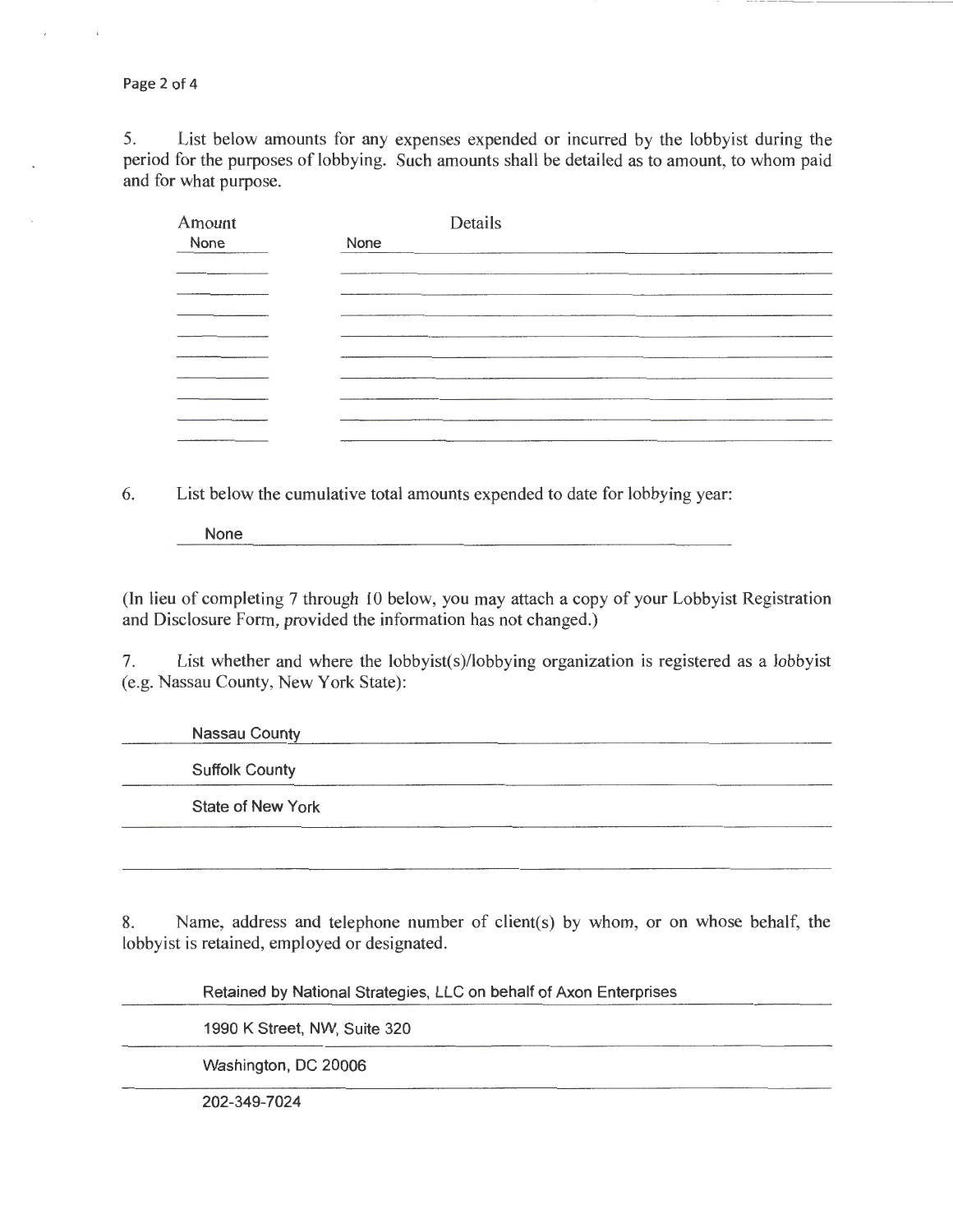| Page 3 of 4 |  |  |  |
|-------------|--|--|--|
|-------------|--|--|--|

9. Describe lobbying activity conducted, or to be conducted, in Nassau County, and identify client(s) for each activity listed, during the Reporting Period.

Procurement activity for Axon Enterprises with the Nassau County Police Department, Nassau

County Sheriff, Nassau County Executive's Office, and Nassau County Legislature.

10. The name of persons, organizations or governmental entities before whom the lobbyist has lobbied during the period.

Telephone discussions with staff at the Nassau County Police Department.